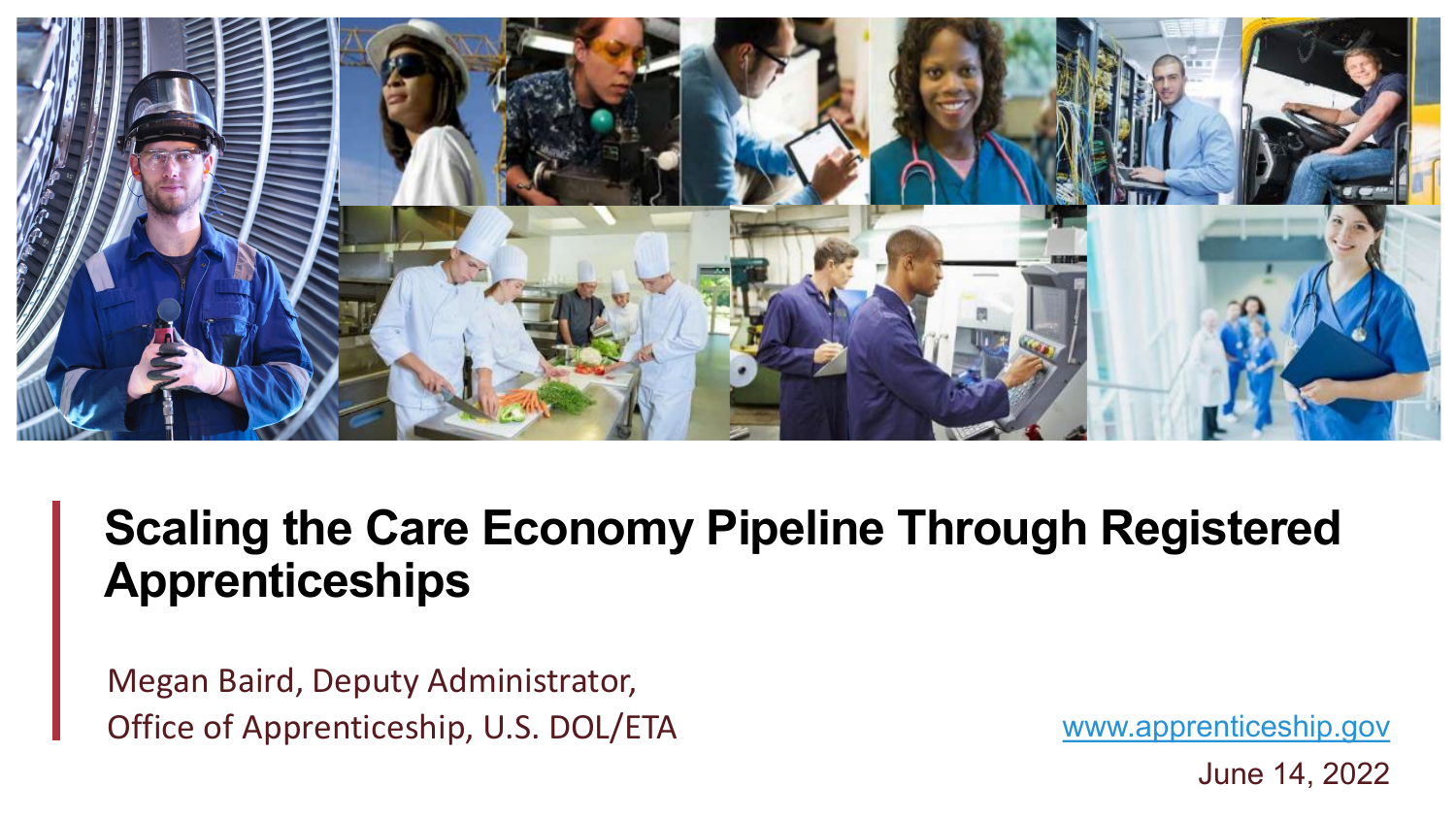## **Level Setting/Framing**

- RAP is a proven, high-quality model used in all industries
- RAP Industry driven not federally driven (key is it meets federal criteria, upholds quality, and unlocks benefits)
- RAP is a framework that ensures quality, but remains flexible
- Opportunities for the care economy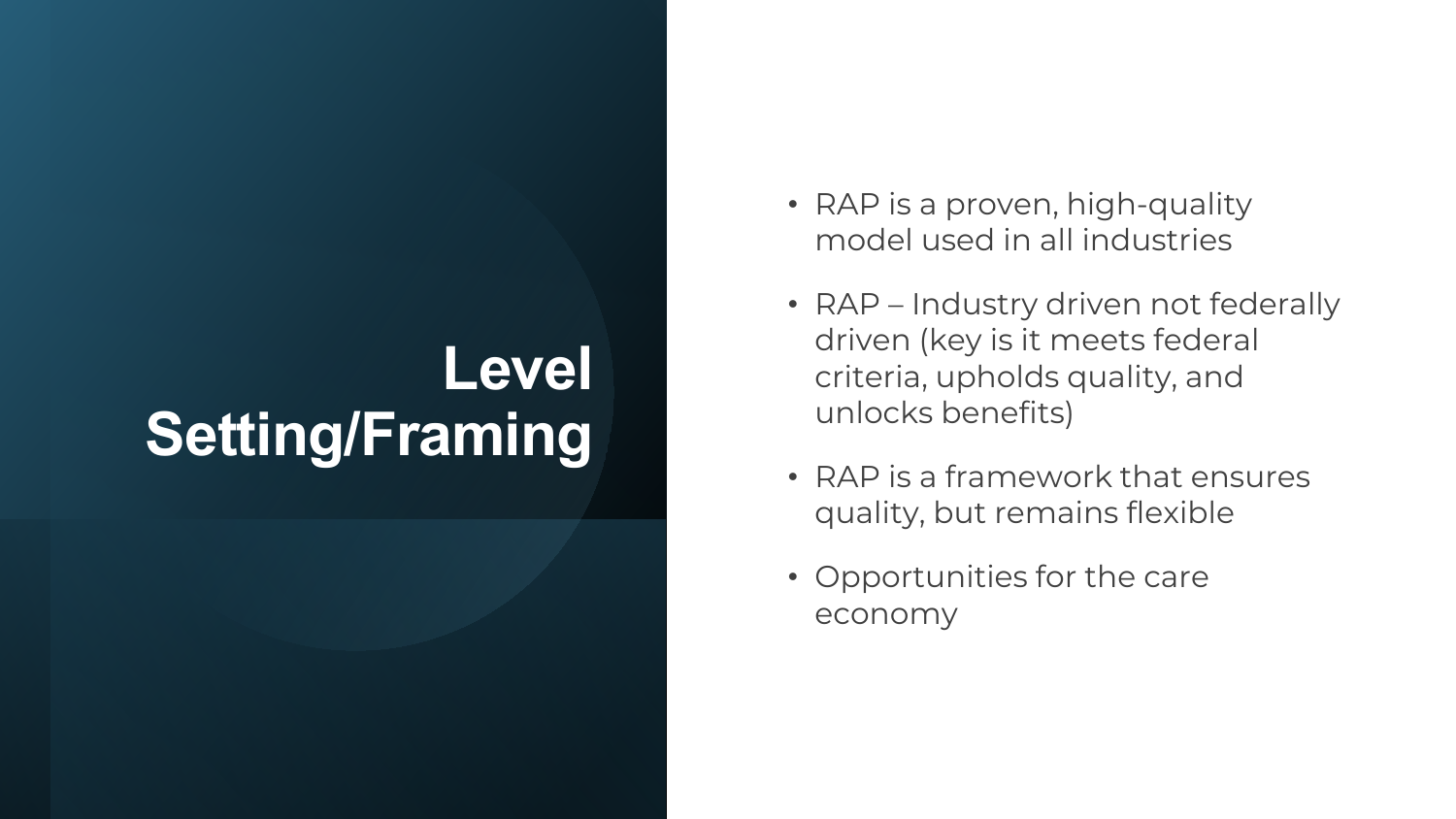

## **What is Registered Apprenticeship?**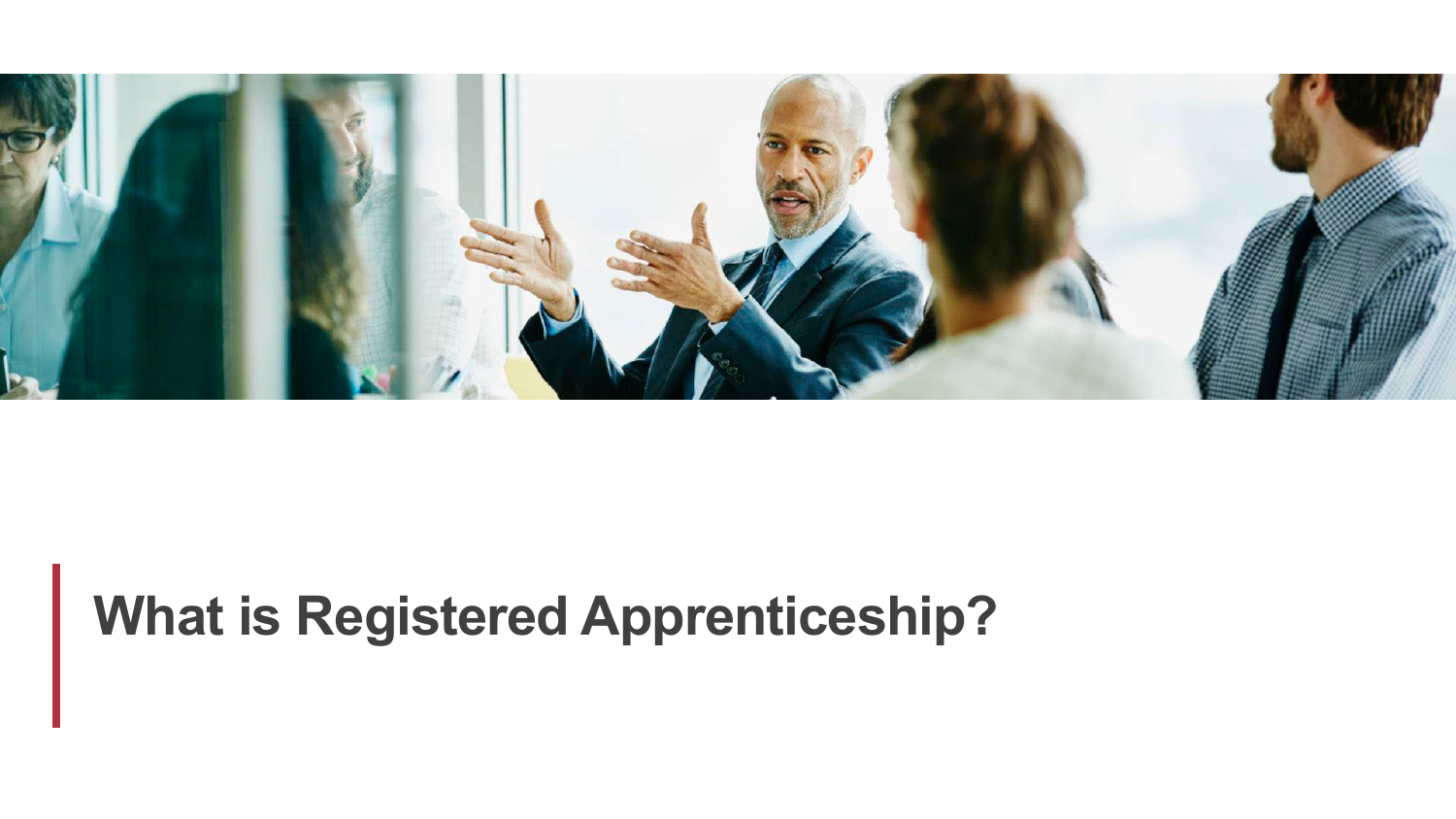## **A Proven Workforce Solution**

Registered Apprenticeship is an **industry-driven**, **high-quality** career **pathway** where employers can **develop** and prepare their **future workforce**, and individuals can obtain **paid work** experience, **classroom instruction**, and a portable, **nationally-recognized credential**.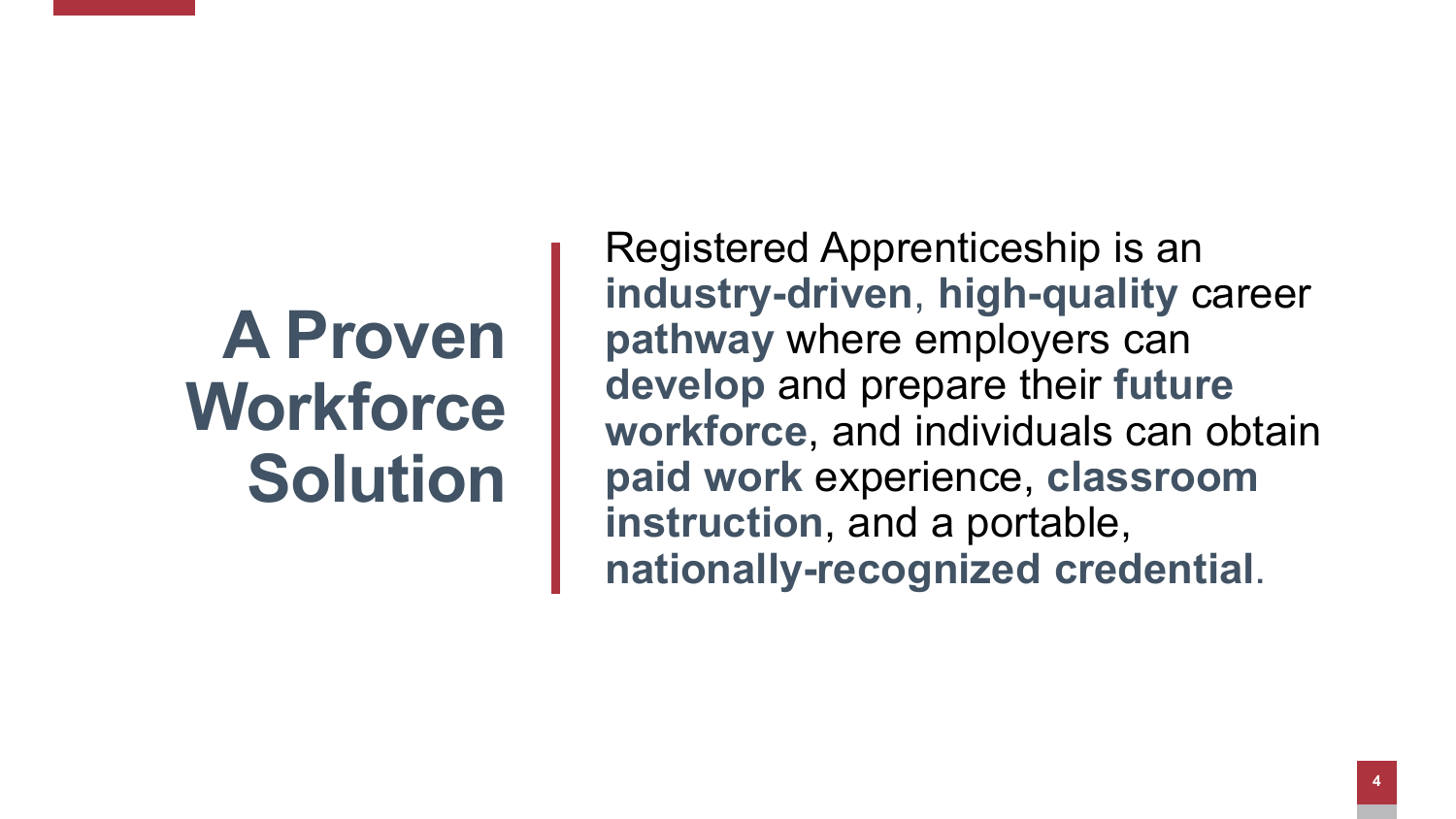#### Five Components of Registered Apprenticeship

 $\widehat{\mathbf{r}^{\bullet}}$ 

On-the-job learning in a work setting

Job-related classroom training

لسرفه

Learning with the help of a mentor



Industry-recognized credential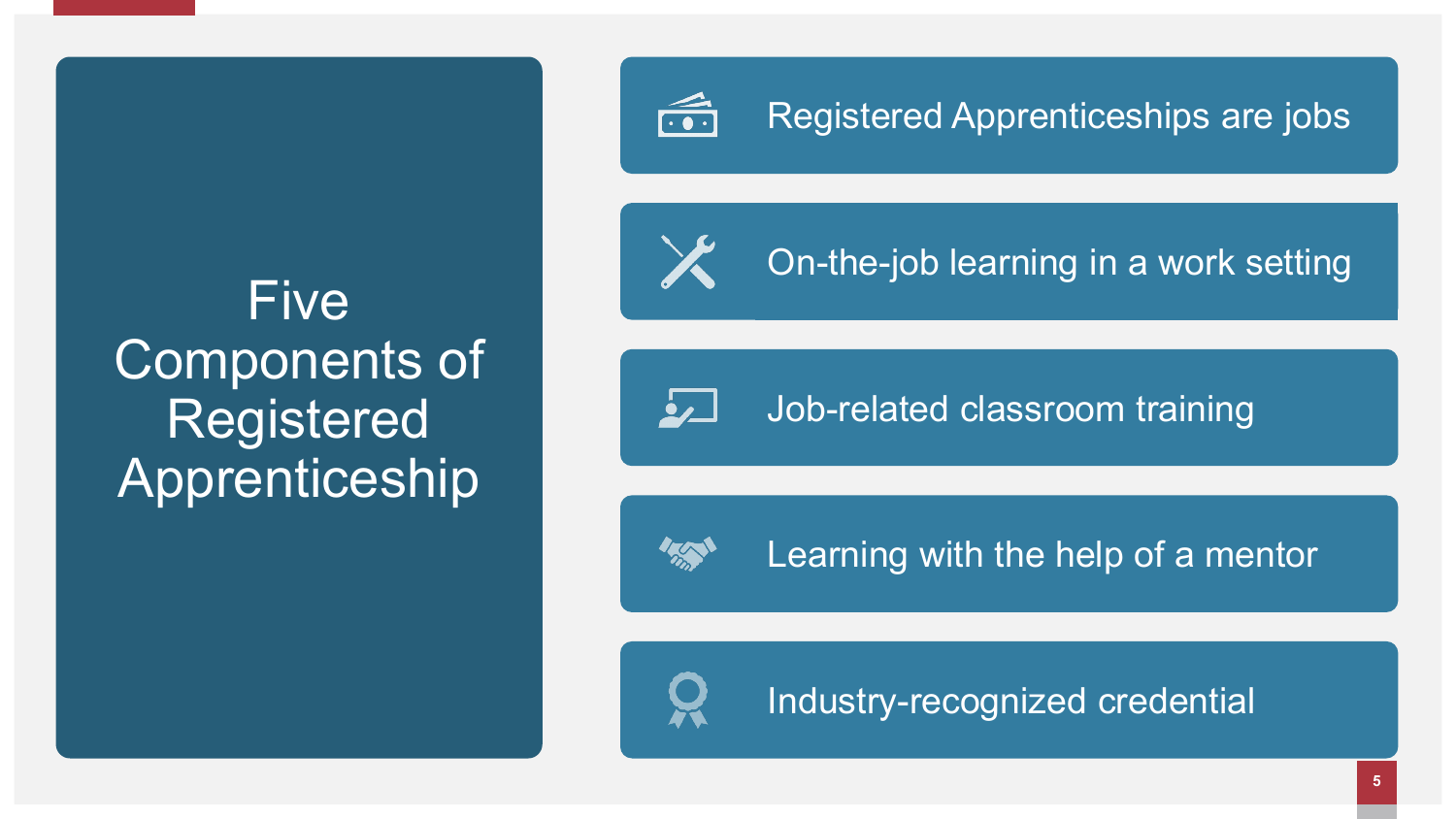## **Types of Apprenticeship**



- **Time-based approach:** measures skill acquisition through apprentice's completion of at least 2,000 hours of onthe-job learning
- **Competency-based**: measures skill acquisition through apprentice's successful demonstration of acquired skills and knowledge
- **Hybrid:** measures apprentice's skill acquisition through a combination of specified minimum number of hours of on-the-job learning and the successful demonstration of competency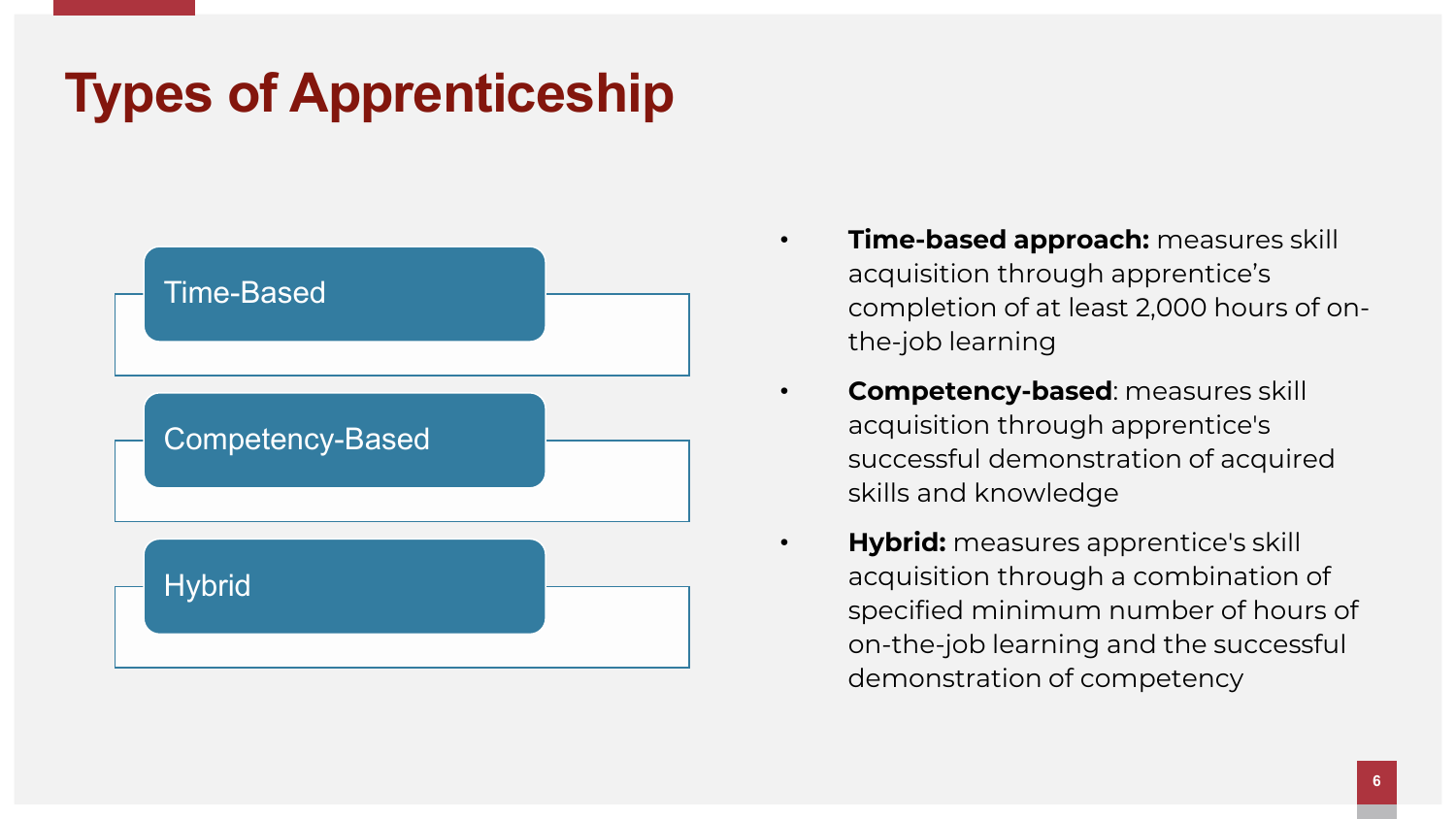#### **Steps to Establish RAP for Care Economy Occupations (Operational)**

**1. Have an occupation approved by the U.S. DOL's Office of Apprenticeship** 

**2. Identify a willing sponsor and engage key partners (community organizations, schools, etc.) {sponsor, RTI, workforce/supportive services}**

**3. Understand and complete registration process – State (SAA) or Federal (OA)/national programs**

#### **4. Develop core components of the program (meat and/or potatoes)**

- *Develop Standards (includes Related Technical Instructions (RTI) & wage scale*
- *Program type: time-based; competency-based; hybrid*
- *On-the-job Learning (OJL)*
- *Apprenticeship Registration & Employer Acceptance Agreements*
- *Affirmative Action Plan*
- *Qualifications and Acceptance Procedures*
- *Employer acceptance agreement*

#### **5. Launch and manage program**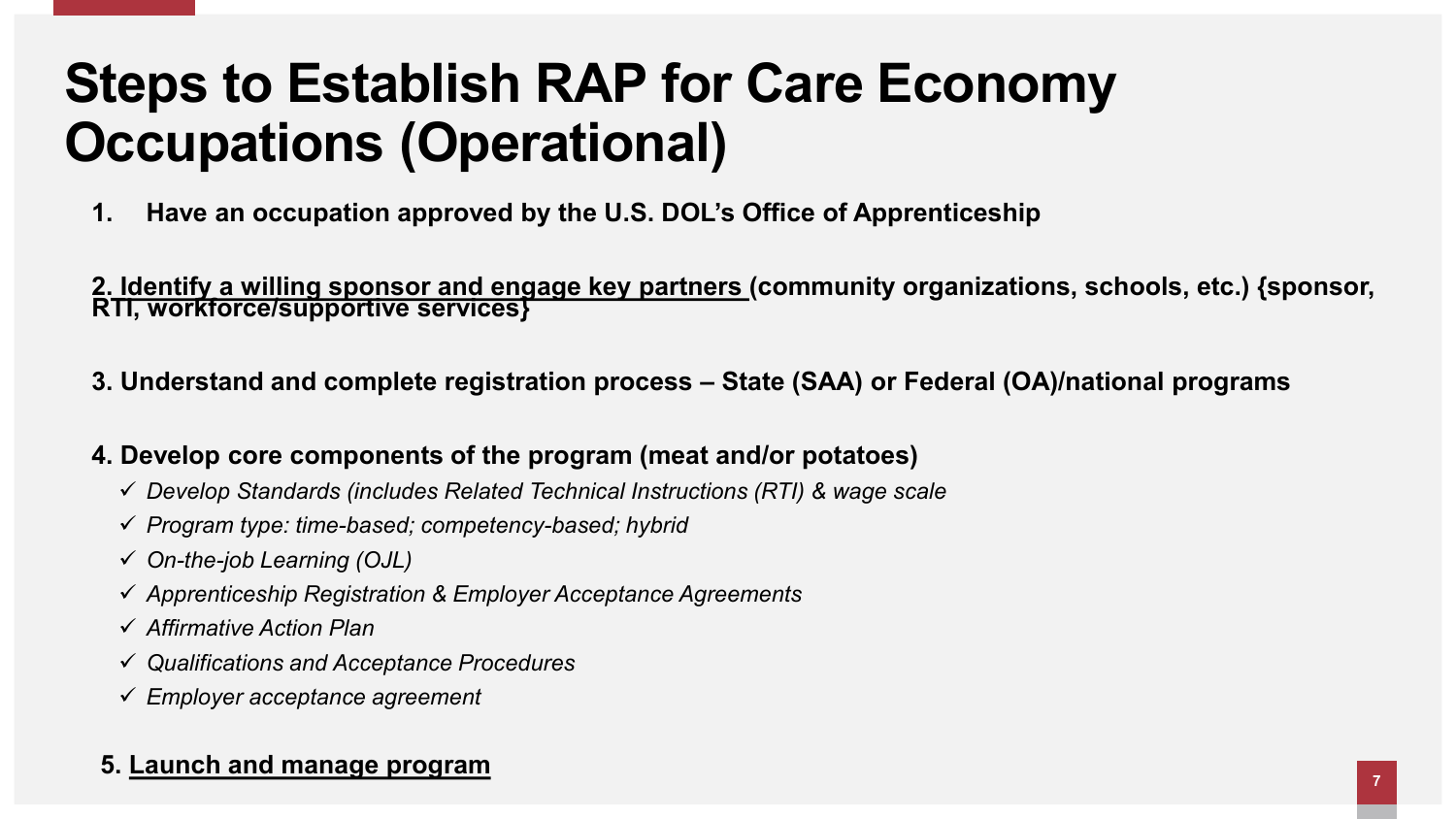#### **Strategic Questions Partners Should Consider**

- Is organization prepared to make upfront investments in institution's long-term capacity?
- Is organization prepared to navigate tension with partners in the existing ecosystem or foster collaboration?
- Do organizations have established partners for deliverables (i.e., employers, labor unions, publicly funded workforce system, etc.)

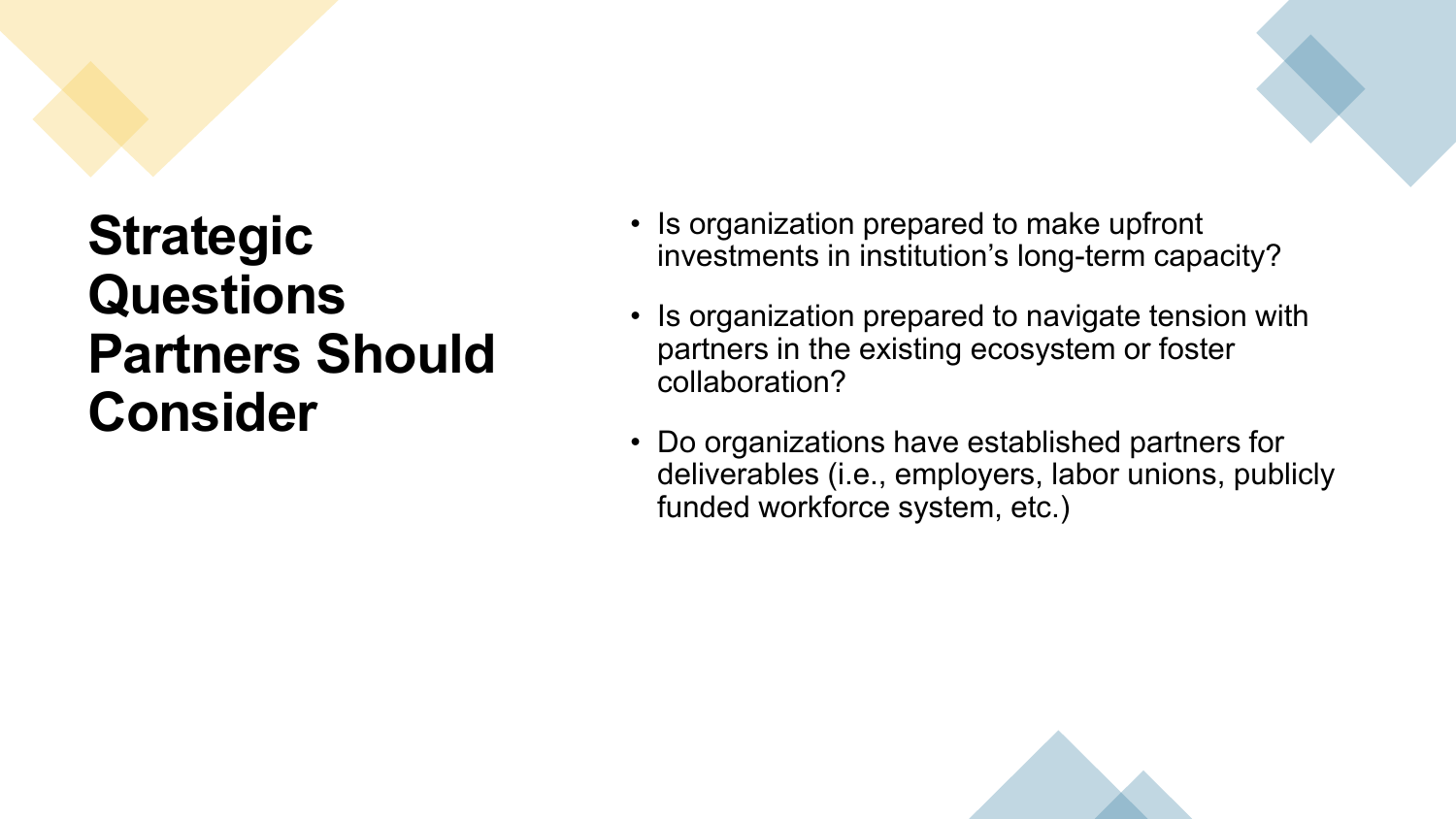# **U.S. DOL's Office of Apprenticeship – How OA Supports States**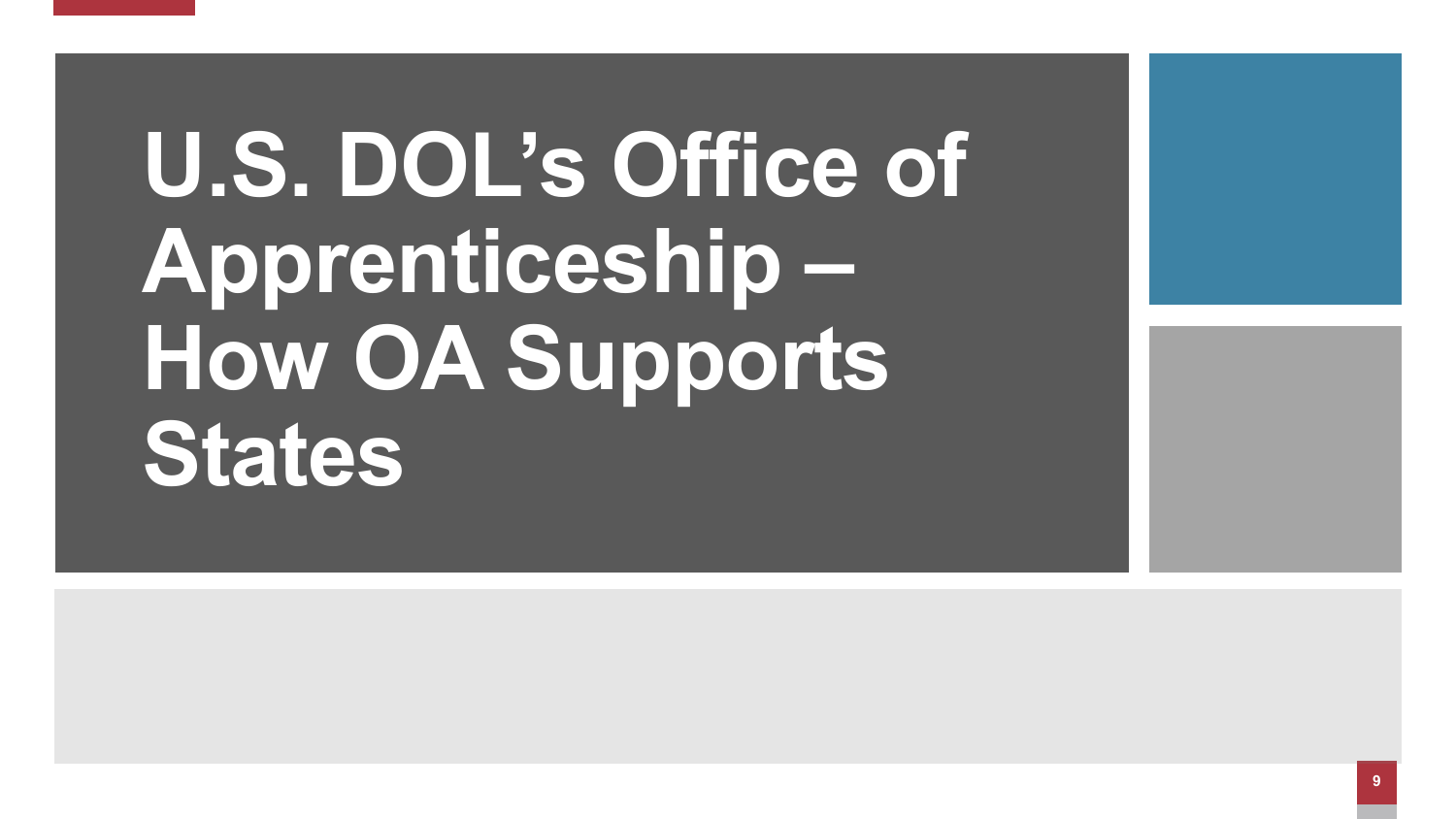#### **The Registered Apprenticeship System**

State Apprenticeship Agencies (SA) Tederal Office of Apprenticeship States (OA)



**10**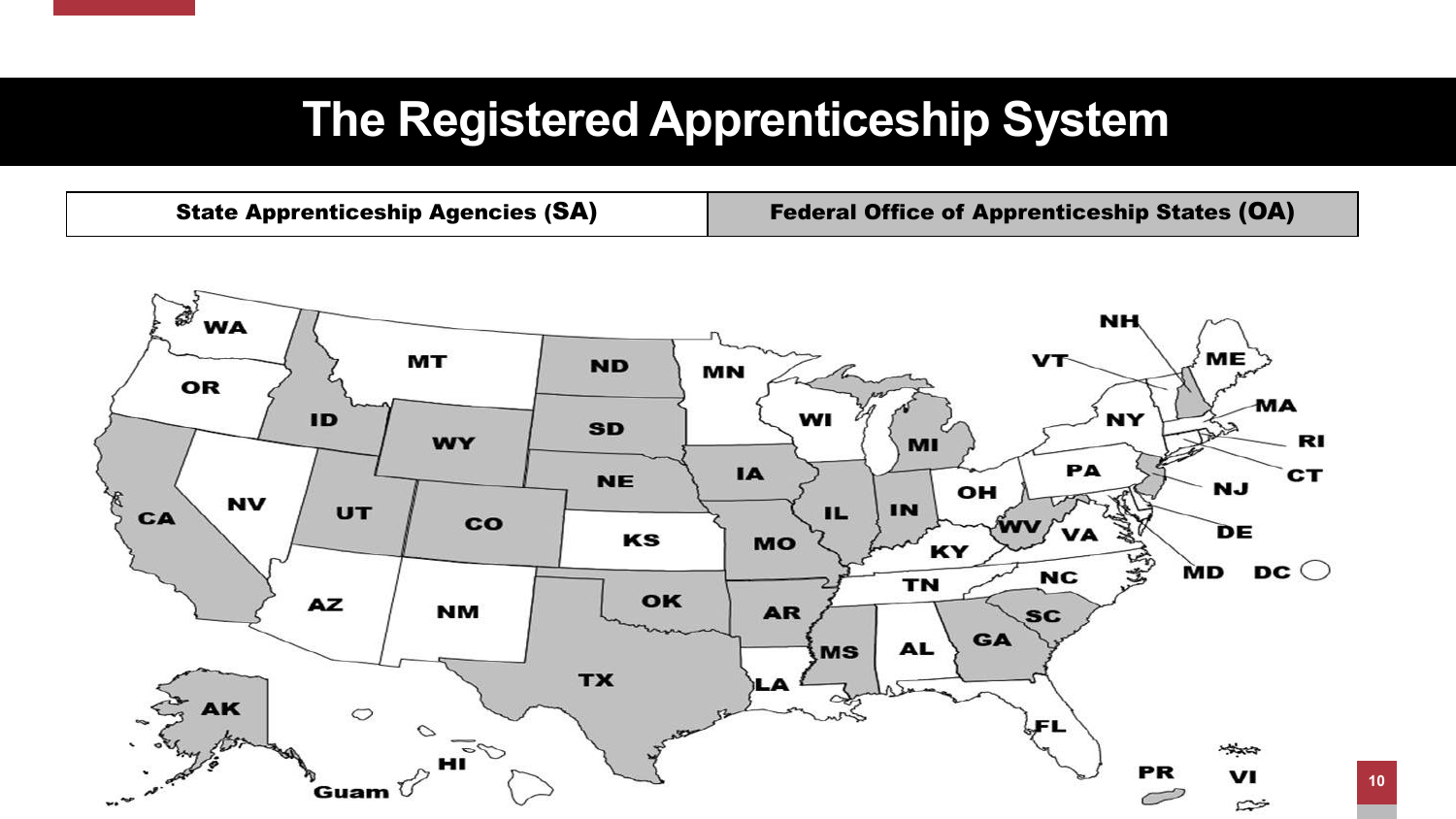#### **Benefits of Registering Your Program**



#### **Register**

Take advantage of benefits such as funding opportunities, tax credits, and no-cost technical assistance when you register your program.

By registering your program with the U.S. Department of Labor or State Apprenticeship Agency, you will gain access to additional resources:



Access to a nationwide network of expertise, customer service, and support at no charge.



Access funding and other resources from federal programs. In many states, businesses can qualify for tax credits.



Graduates receive an industry-recognized and nationally-portable credential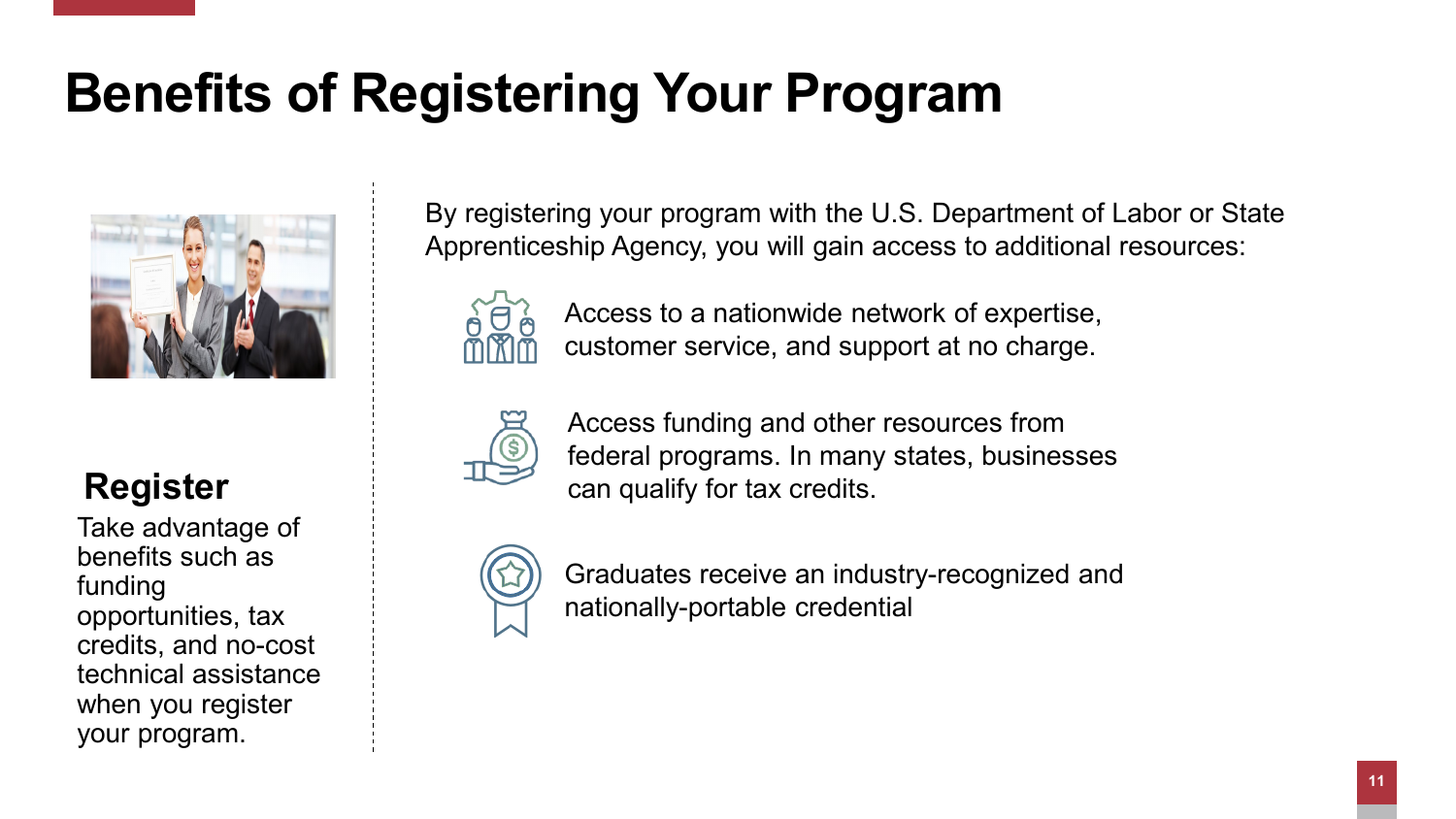## **Accessing Resources and Funding**

- **Connecting with Existing Registered Apprenticeship Investments and the Workforce System:**  Are you looking for an organization currently funded by the U.S. Department of Labor to help promote and expand apprenticeship? Visit DOL's database of apprenticeship investments, searchable by industry, location, and organization name. You can also learn more about accessing WIOA funding and state credits and tuition support.
	- [Registered Apprenticeship Awardee Searchable Database:](https://www.apprenticeship.gov/investments-tax-credits-and-tuition-support/awardee-search) https://www.apprenticeship.gov/investmentstax-credits-and-tuition-support/awardee-search
- **DOL Partner Finder**: Seeking partners to help with your apprenticeship program? DOL's apprenticeship partner finder can help connect you with a broad range of apprenticeship stakeholders <https://www.apprenticeship.gov/partner-finder>
- **Registered Apprenticeship Industry Intermediaries**: Through a partnership with DOL, these industry intermediaries offer expertise to help employers and labor organizations successfully launch, promote, and expand RA programs in growing industries.
	- Learn more in our Industry Intermediary Fact Sheet: [https://www.apprenticeship.gov/sites/default/files/508\\_OA\\_Registered\\_Apprenticeship\\_Industry\\_Intermedi](https://www.apprenticeship.gov/sites/default/files/508_OA_Registered_Apprenticeship_Industry_Intermediaries_03302022.pdf) aries\_03302022.pdf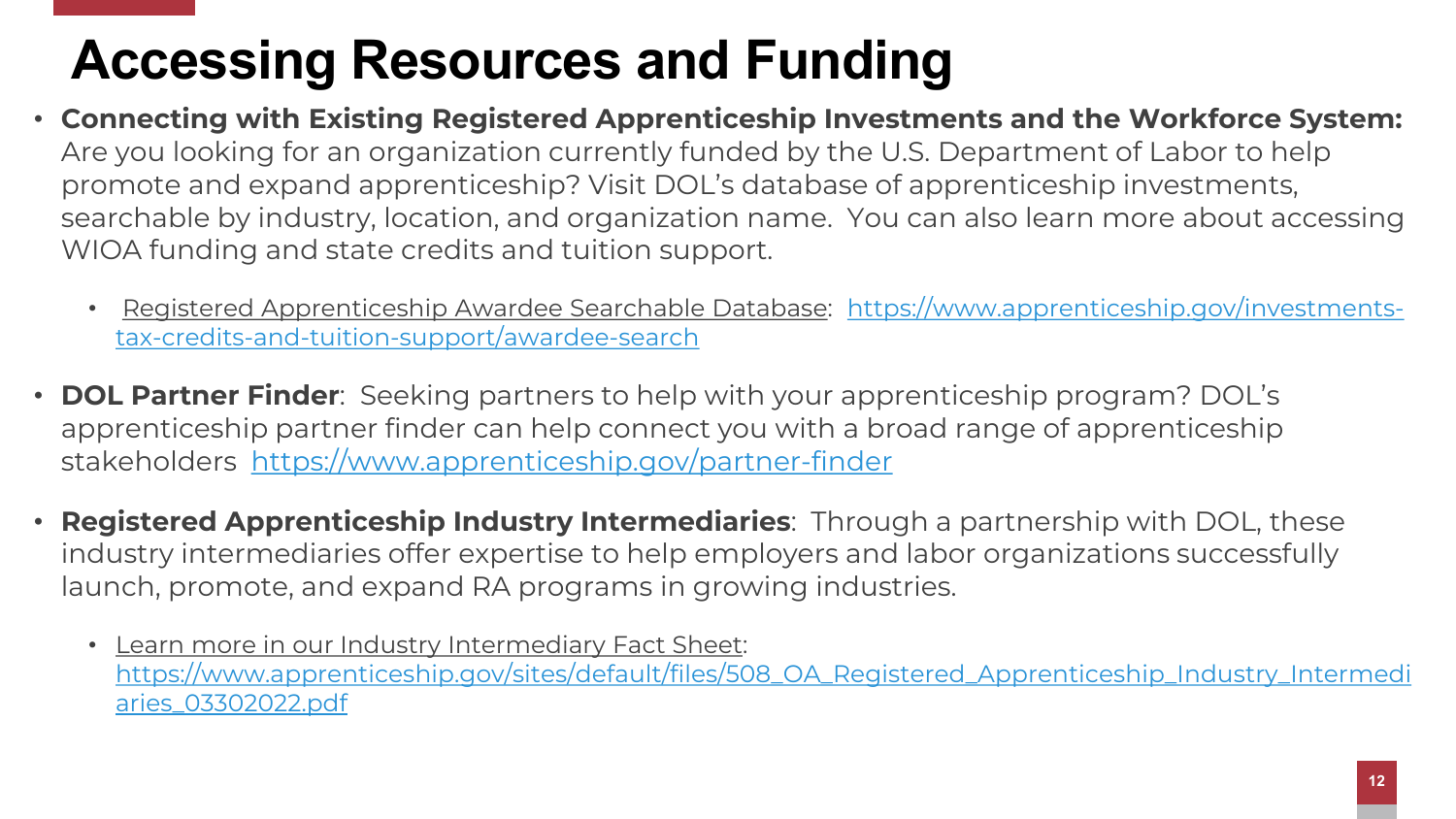## **Leveraging the Public Workforce System - Connecting with Workforce Development Boards**

- Strategic planning bodies that receive WIOA Title I funding allocations from their respective State. Each Board consists of multiple agency and private sector representatives, with private sector representatives in the majority to ensure local boards are "business-driven."
- Utilizes Registered Apprenticeship as a robust talent development strategy
- Benefits of partnering with Workforce Development Boards
	- Access to Federal and State Funding:
		- WIOA and State Credits and Tuition Support: <https://www.apprenticeship.gov/investments-tax-credits-and-tuition-support>
	- Case Study and tips for working with your local Workforce Development Board: [https://www.apprenticeship.gov/case-studies/maricopa-county-workforce-development](https://www.apprenticeship.gov/case-studies/maricopa-county-workforce-development-board)board